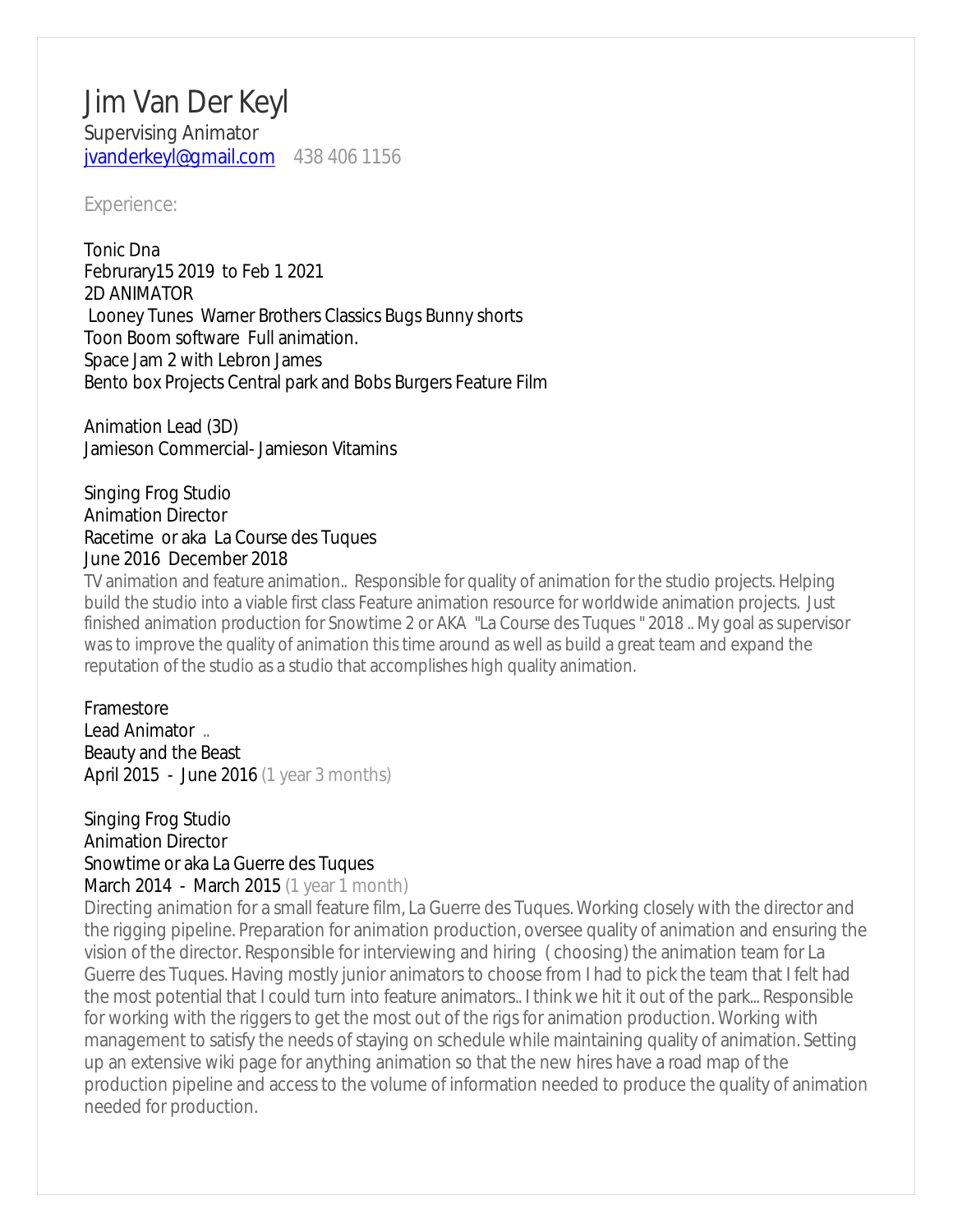Blue Sky Studios Senior Animator Rio 2 2013 - 2013 Responsible for producing feature quality animation.

Catmandu, Argentina South America Lead Animator Metegol or aka Fooseball September 2011 - November 2012 (1 year 3 months) Senior Lead animator for production called Metegol with director Juan Campanella

Dreamworks Animation Senior Animator October 2004 - 2011 (7 years 3 months) Shark Tale, Over the Hedge, Flushed Away, Kung Fu Panda, Monster vs Aliens, Kung Fu Panda TWO, PussnBoots,

Warner Brothers Feature Animation Animator IRON GIANT Quest for Camelot 1995 - 1999 (5 years) Had the privilege of animating for Brad Bird.. on Iron Giant.. Brad took a chance on his new animators that didn't have a great deal of experience but had the potential. I was nomination for an Annie Award for my work in Iron Giant due in large part because of the great scenes Brad entrusted in me.

Rich Animation Baer Animation Walt Disney Animation ( Little Mermaid) Cleanup Key assistant animator ( 2D)

Instructor iAnimate.net Feature animation instructor since 2010

VDK Animation **Owner** Freelance animation Caricature designs Artwork Instagram profile <https://www.instagram.com/jimvdkeylarts/> LinkedIn profile https://www.linkedin.com/in/jimvanderkeyl IMDB profile [https://www.imdb.com/name/nm0886279/?ref\\_=fn\\_al\\_nm\\_1](https://www.imdb.com/name/nm0886279/?ref_=fn_al_nm_1)